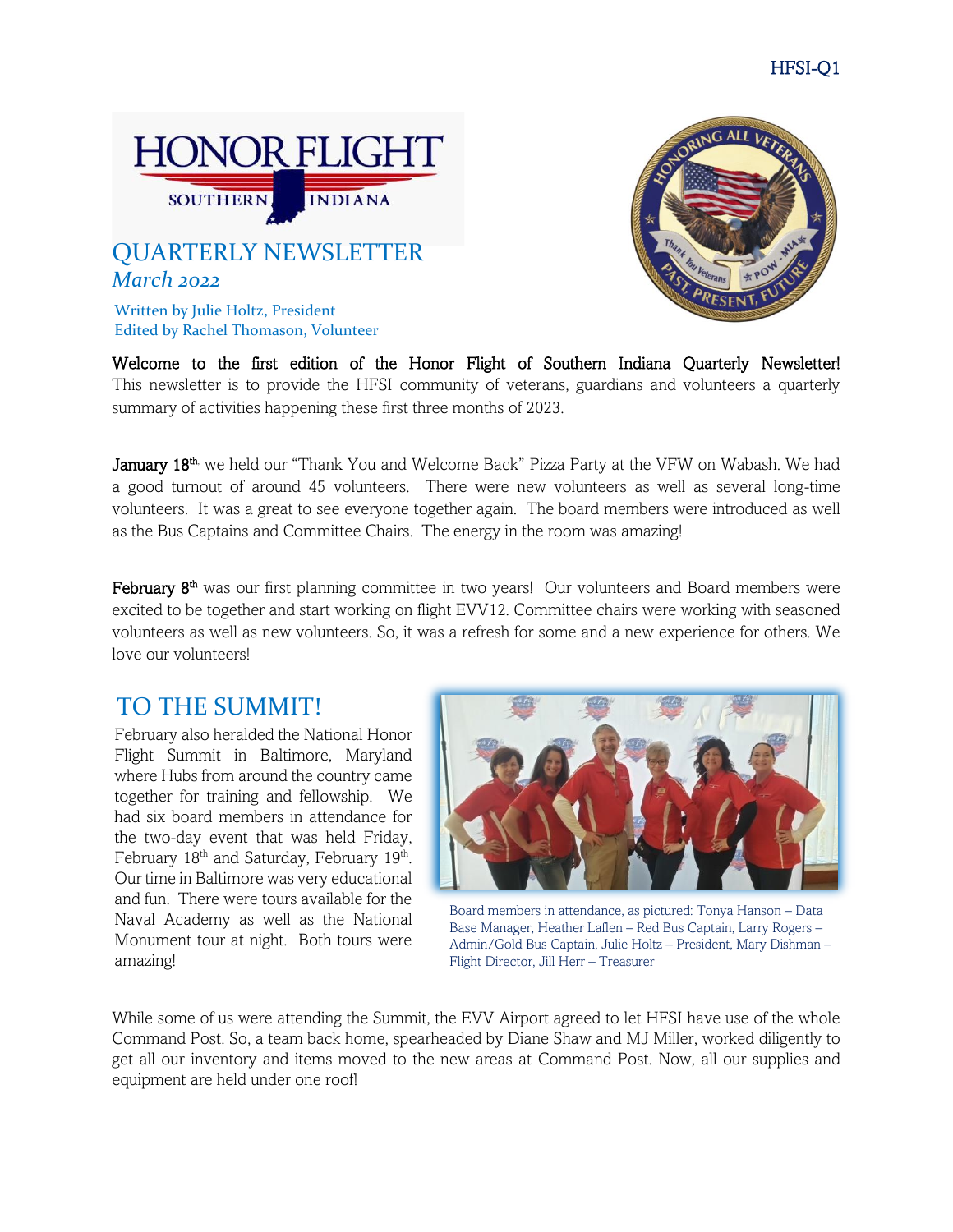## FORWARD MARCH!

#### Lots of moving parts and planning during March to get ready for Flight Day.

Call Blitz Day was held on Saturday, March 5<sup>th</sup>. It was amazing! There were around 30 volunteers throughout the building working in various areas. The board members were in attendance to lend a hand and support where needed. We started the day with a great breakfast provided by Primrose of Newburgh. The Bus Captains worked with volunteers diligently to contact their veterans to set appointments for Interview Day on Saturday, March 19<sup>th</sup>.

Interview Day dawned with excitement. Command Post was set up and proudly dressed in patriotic colors throughout the areas needed for Interview Day. The day started with a volunteer training refresh for those doing veteran interviews. This training was conducted by Larry Rogers -Admin/Gold bus Captain.





A sweet and delicious breakfast was provided by Bauer Haus Tent Rentals. There were volunteers inside and outside greeting, escorting, and visiting with veterans and guardians waiting for their interviews. The energy and excitement were very high. In all, we interviewed around 81 veterans as well as an additional four alternates. The willingness from volunteers and board members to do whatever was needed was amazing!

Though I'm not a mechanic, I think Honor Flight of Southern Indiana runs like a well-oiled machine and couldn't be prouder!

March 20<sup>th</sup> brought the board members together for a recap of Interview Day. We also discussed upcoming tasks needing completion prior to the training sessions and events ahead of us as we near Flight Day.

Are you all ready? Because April is going to be our busiest month yet!